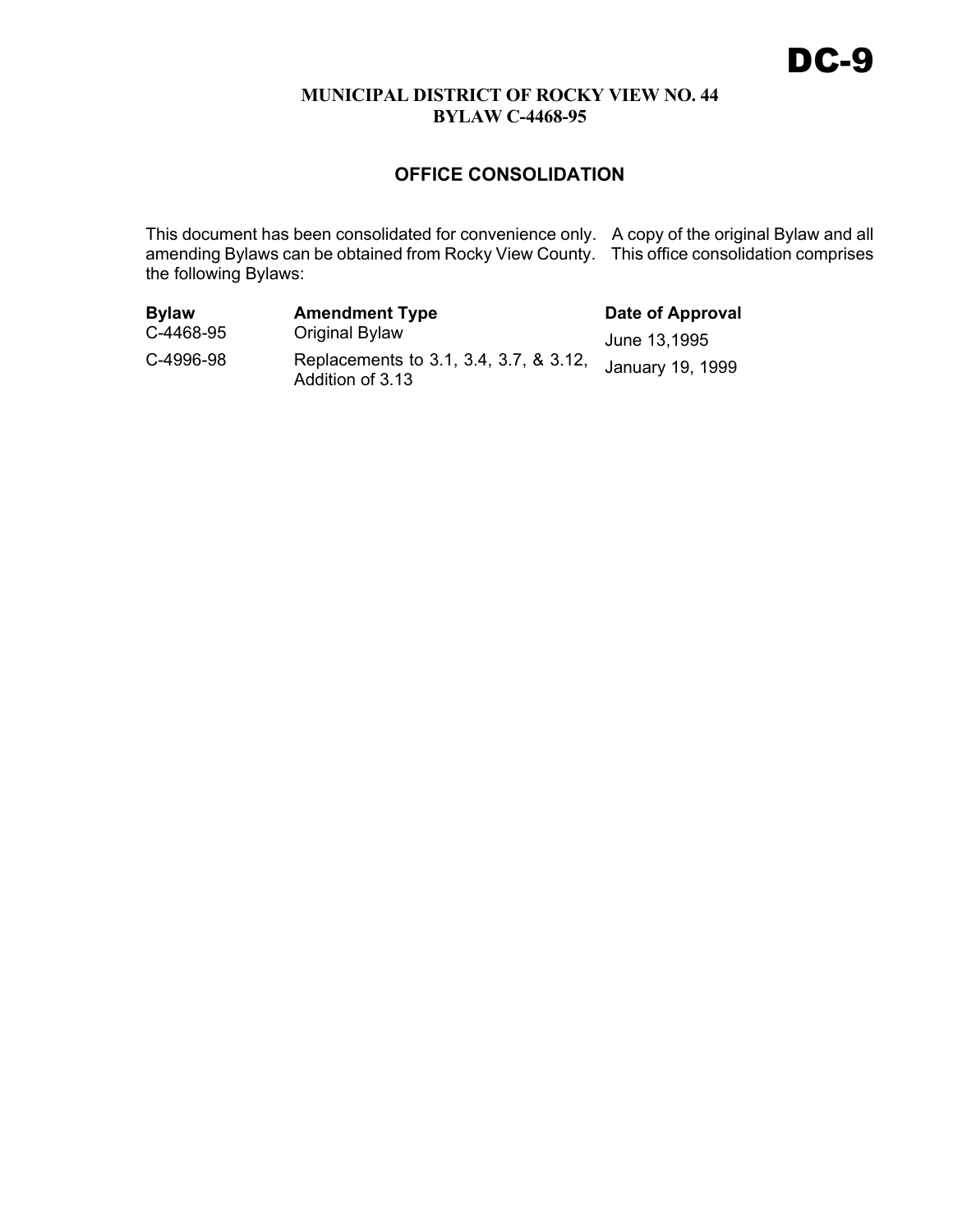A Bylaw of the Municipal District of Rocky View No. 44 to amend Bylaw C-1725-84.

- **WHEREAS** the Council deems it desirable to amend the said Bylaw; and
- **WHEREAS** the Council of the Municipal District of Rocky View No. 44 has received an application to amend Section 7.3.0; Land Use Map No. 39-SE of Bylaw C-1725-84 to redesignate Lot 4, Block 1, Plan 7721JK in the NE-12-23-5-W5M from Hamlet Residential (1) District to Direct Control District, as shown on the attached Schedule "A"; and
- **WHEREAS** a notice was published on May 30, 1995 and June 6, 1995 in the Rocky View Five Village Weekly, a newspaper circulating in the Municipal District of Rocky View No. 44 advising of the Public Hearing for June 13, 1995; and
- **WHEREAS** Council held a Public Hearing and have given consideration to the representations made to it in accordance Section 139 and 140 of the Planning Act being Chapter P-9 of the Revised Statutes of Alberta 1980, amendments thereto.

**NOW THEREFORE** the Council enacts the following:

- 1. That Section 7.3.0; Land Use Map No. 39 and 39 SE of Bylaw C-1725-84 be amended by redesignating Lot 4, Block 1, Plan 7721JK in the NE-12-23-5-W5M from Hamlet Residential (1) District to Direct Control District, as shown on the attached Schedule "A" forming part of this Bylaw.
- 2. That all lands within Lot 4, Block 1, Plan 7721JK in the NE-12-23-5-W5M are hereby redesignated to Direct Control District as shown on the attached Schedule "A" forming part of this Bylaw.
- 3. That the Land Use Rules of the Direct Control District be as follows:
	- 3.1 Purpose and Intent

 The purpose and intent of this District is to allow for the joint use of the site for residential and/or commercial land uses. To ensure compatibility between the uses in this district, the uses are as listed below:

- 3.2 List of Permitted Uses
	- 3.2.1 Buildings less than 60 square metres (645 sq.ft) accessory to the residential use
	- 3.2.2 One Single detached dwelling
	- 3.2.3 Private swimming pools

### 3.3 List of Discretionary Uses

- 3.3.1 Dental Clinic
- 3.3.2 Signs
- 3.4 General Land Use Regulations

Part Three of Land Use Bylaw C-4841-97 is applicable hereto.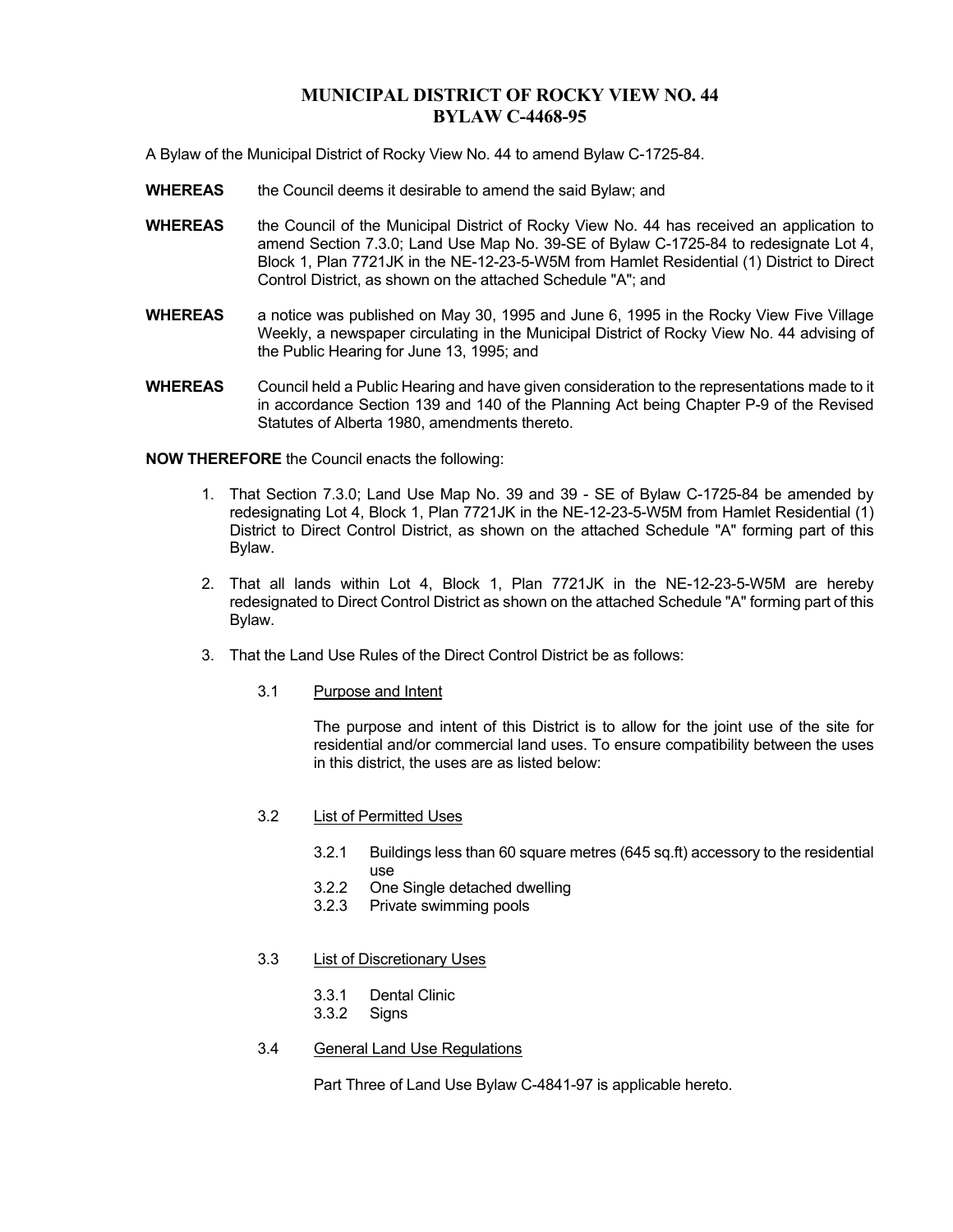- 3.5 Minimum and Maximum Requirements
	- 3.5.1 The minimum area of the site shall be 0.202 ha (0.5 acres)

### 3.6 Residential Use

- 3.6.1 Minimum front yard:
	- a) 6 m (19.68 feet)
- 3.6.2 Minimum side yard:
	- a) Principal building one unobstructed sideyard: 3m (9.84 ft); the other: 2.4m (7.87 ft)
	- b) Accessory buildings 2.4m (7.87 ft)
- 3.6.3 Minimum rear yard:
	- a) Principal building 8m (26.25 ft)
	- b) Accessory building 2.4m (7.87 ft)
- 3.6.4 Maximum number of accessory buildings ancillary to the residential use 2
- 3.6.5 Total building area for all accessory buildings 90 sq.m. (969 sq. ft)

### 3.7 Commercial Use

- 3.7.1 Floor Space
	- (a) Maximum permitted commercial floor space shall 1, 029 sq. ft.
	- (b) The Maximum commercial floor space may be expanded to 2,600 sq. ft. at the discretion of the Development Authority.
- 3.7.2 Maximum number of employees on site at any one time shall be seven (7).
- 3.7.3 Maximum number of dental clinic patients per day shall be twenty-five (25).
- 3.7.4 The hours and days of operation shall be defined in a Development Permit. General hours of business shall not occur on Sundays or Statutory Holidays, except in the case of a dental emergency.
- 3.8 Development Permits

 Development Permits shall be issued to the satisfaction of and by the Development Officer for all discretionary uses shown in Section 3.3 herein.

### 3.9 Landscaping

 Landscaping, visual appearance, and screening shall include evergreen trees to screen the parking area of the property to the east, west and White Avenue, which shall be planted and continuously maintained with living healthy trees to the satisfaction of the Development Officer and as determined through a Development Permit.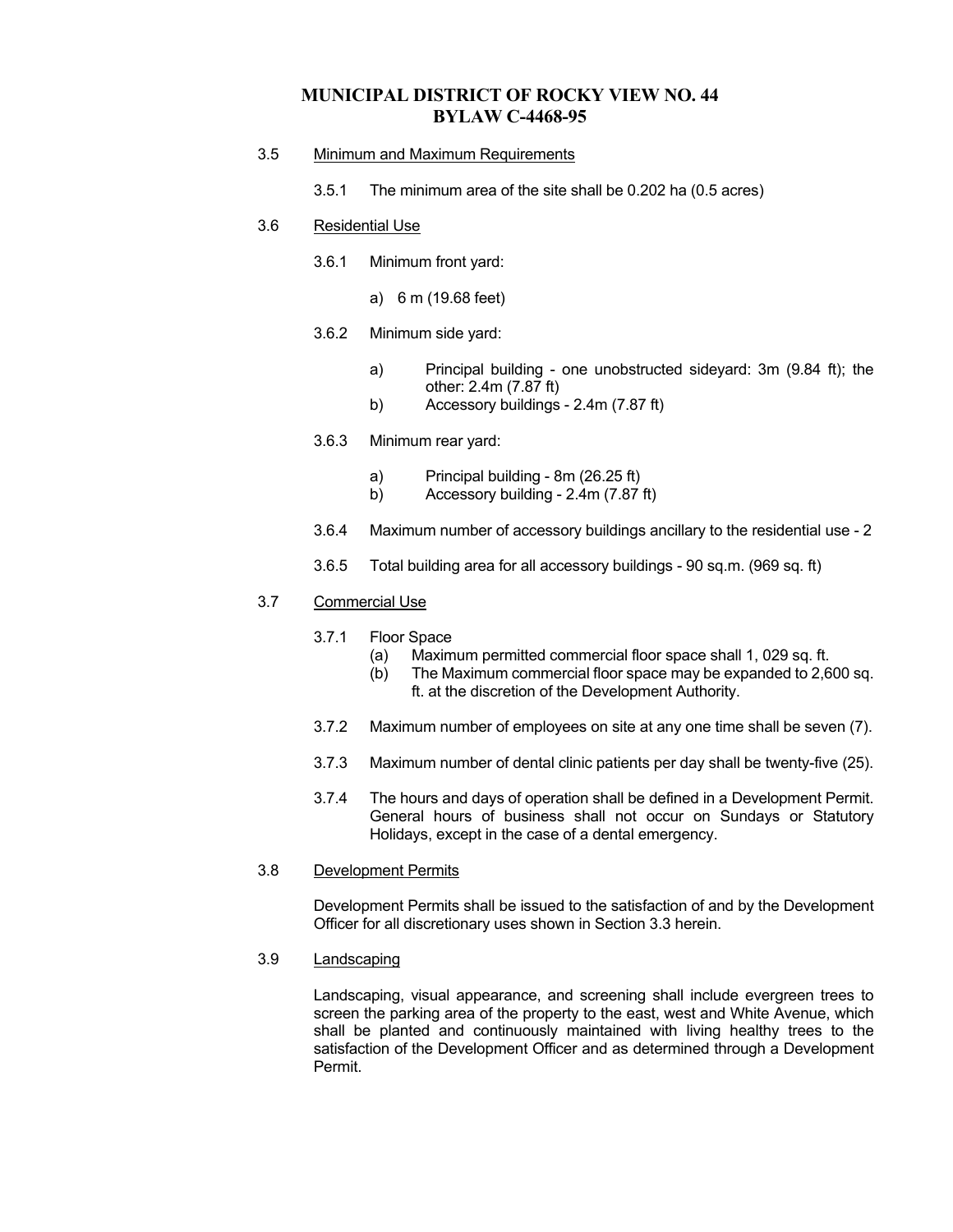### 3.10 Fire Protection

 Fire protection measures are to be provided to the satisfaction of the Rocky View Fire Chief and included in a Development Permit where deemed necessary by the Development Officer.

### 3.11 Controlled Appearance

 The design, character and appearance of any buildings, structures or signs proposed to be erected or located on the property must be acceptable to the Development Officer, having due regard to its effect on neighbouring developments and general amenities of the area. However, in no case shall any sign be larger than one (1) metre squared.

### 3.12 Parking and Loading Requirements

- 3.12.1 Parking requirements shall be in accordance with Land Use Bylaw C-4841-97 unless otherwise noted in this Bylaw;
- 3.12.2 In no case shall there be less than 10 parking stalls on the site for staff and patients;
- 3.12.3 All parking stalls for staff and patients shall be located north of the principal building

### 3.13 Servicing Requirements

- 3.13.1 Unless piped water is available, any increase in the floor area for the commercial operation, beyond the existing 1,029 sq. ft., shall require the installation of a water cistern to provide an adequate supply of potable drinking water;
- 3.13.2 Any increase in the floor area of the existing commercial operation shall require the installation of a septic holding tank and a pump out system of sufficient size and capacity, to be installed to the satisfaction of the Municipality, Alberta Environmental Protection and Alberta Labour.
- 4. The Bylaw comes into effect upon the date of its third reading.

#### **File: 3912128**

First reading passed in open Council, assembled in the City of Calgary, in the Province of Alberta, this 16th day of May, 1995, on a motion by Councillor Fullerton.

Second reading passed in open Council, assembled in the City of Calgary, in the Province of Alberta, this 13th day of June, 1995, on a motion by Councillor Fullerton.

Third reading passed in open Council, assembled in the City of Calgary, in the Province of Alberta, this 13th day of June, 1995, on a motion by Councillor Hall.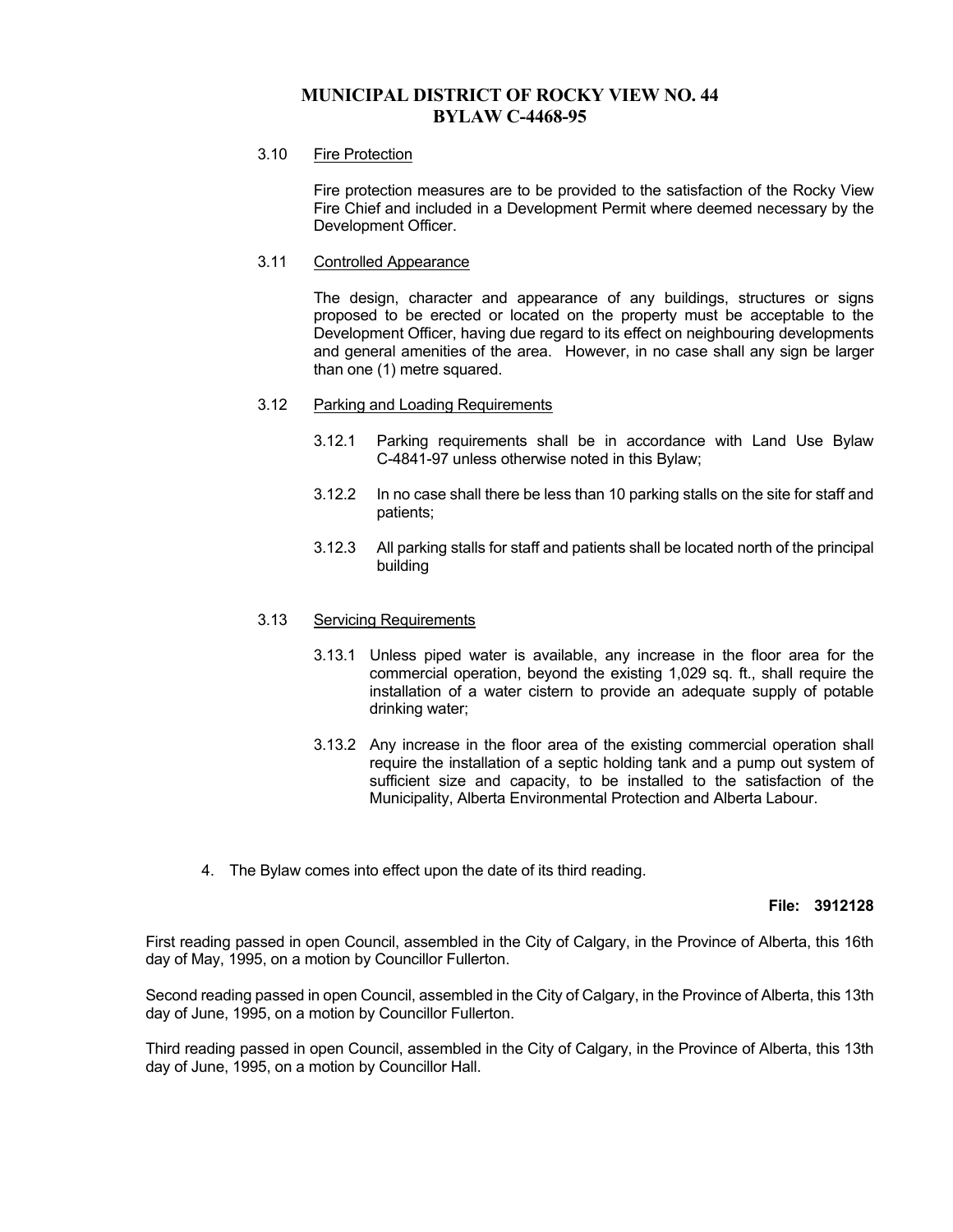$\frac{1}{2}$  , the contribution of the contribution of the contribution of the contribution of the contribution of the contribution of the contribution of the contribution of the contribution of the contribution of the contr

REEVE OR DEPUTY REEVE MUNICIPAL SECRETARY